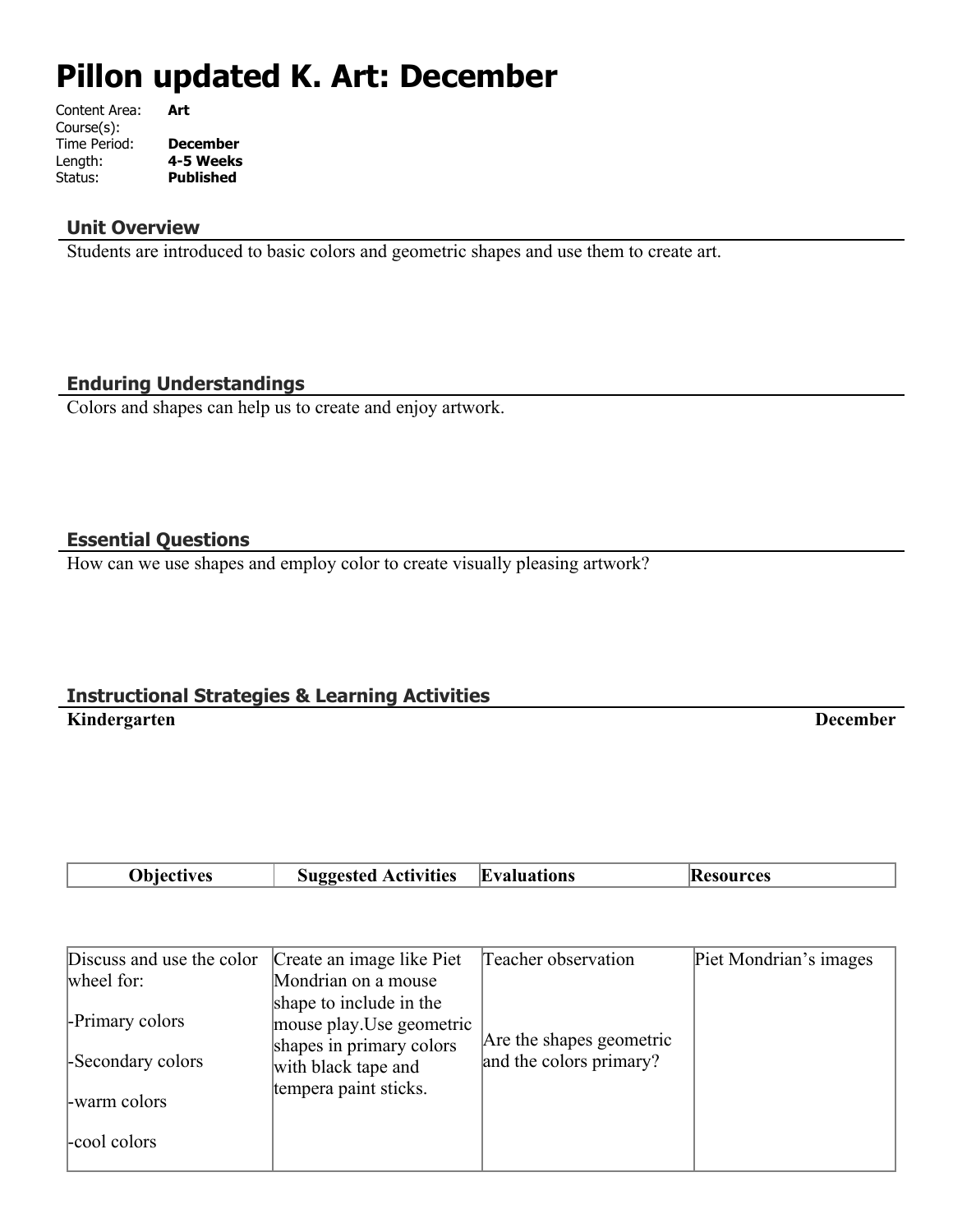| Identify and use | -make a grid with black<br>lines                           |  |
|------------------|------------------------------------------------------------|--|
| Geometric shapes | -color primary color<br>squares into grid like<br>Mondrian |  |

# **Integration of Career Readiness, Life Literacies and Key Skills**

| <b>TECH.9.4.2.CL</b> | Creativity and Innovation                                                                                              |
|----------------------|------------------------------------------------------------------------------------------------------------------------|
|                      | Critical thinkers must first identify a problem then develop a plan to address it to<br>effectively solve the problem. |
| TECH.9.4.2.Cl.1      | Demonstrate openness to new ideas and perspectives (e.g., 1.1.2.CR1a, 2.1.2.EH.1,<br>$6.1.2$ . Civics CM. $2$ ).       |
| TECH.9.4.2.CI.2      | Demonstrate originality and inventiveness in work (e.g., 1.3A.2CR1a).                                                  |
| WRK.9.2.2.CAP.1      | Make a list of different types of jobs and describe the skills associated with each job.                               |
| TECH.9.4.2.CT.3      | Use a variety of types of thinking to solve problems (e.g., inductive, deductive).                                     |
|                      | Different types of jobs require different knowledge and skills.                                                        |
| <b>WRK.9.2.2.CAP</b> | Career Awareness and Planning                                                                                          |

#### **Technology and Design Integration**

Students will interact with the unit using the Smartboard.

# **Interdisciplinary Connections**

| LA.SL.K.1  | Participate in collaborative conversations with diverse partners about kindergarten topics<br>and texts with peers and adults in small and larger groups.                                         |
|------------|---------------------------------------------------------------------------------------------------------------------------------------------------------------------------------------------------|
| LA.SL.K.3  | Ask and answer questions in order to seek help, get information, or clarify something that<br>is not understood.                                                                                  |
| MA.K.G.A   | Identify and describe shapes (squares, circles, triangles, rectangles, hexagons, cubes,<br>cones, cylinders, and spheres).                                                                        |
| MA.K.G.A.1 | Describe objects in the environment using names of shapes, and describe the relative<br>positions of these objects using terms such as above, below, beside, in front of, behind,<br>and next to. |
| MA.K.G.A.2 | Correctly name shapes regardless of their orientations or overall size.                                                                                                                           |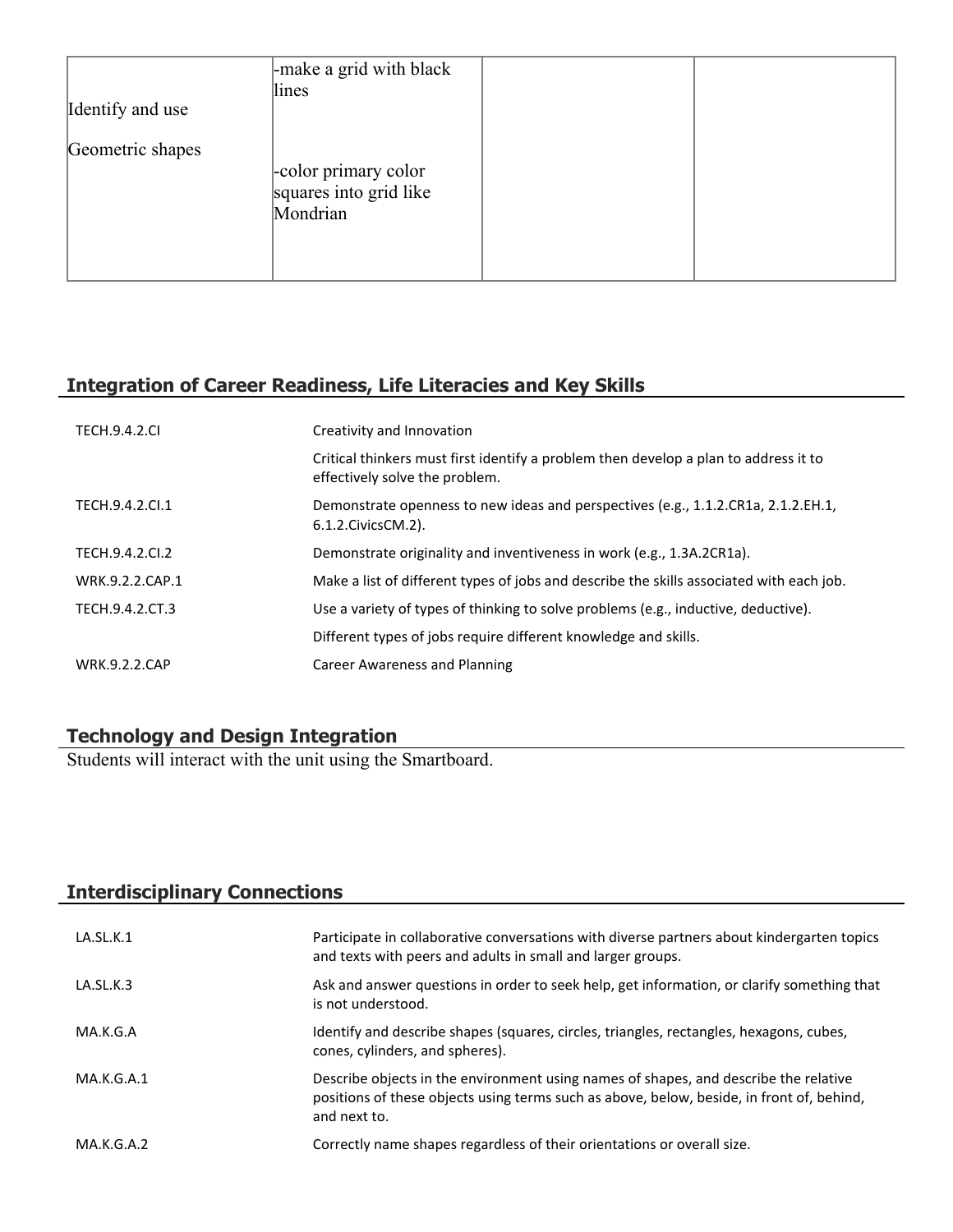#### **Differentiation**

- Understand that gifted students, just like all students, come to school to learn and be challenged.
- Pre-assess your students. Find out their areas of strength as well as those areas you may need to address before students move on.
- Consider grouping gifted students together for at least part of the school day.
- Plan for differentiation. Consider pre-assessments, extension activities, and compacting the curriculum.
- Use phrases like "You've shown you don't need more practice" or "You need more practice" instead of words like "qualify" or "eligible" when referring to extension work.
- Encourage high-ability students to take on challenges. Because they're often used to getting good grades, gifted students may be risk averse.

#### **Definitions of Differentiation Components**:

- o Content the specific information that is to be taught in the lesson/unit/course of instruction.
- o Process how the student will acquire the content information.
- o Product how the student will demonstrate understanding of the content.
- o Learning Environment the environment where learning is taking place including physical location and/or student grouping

#### **Differentiation occurring in this unit:**

Encourage risk taking in creating thier pictures as opportunities to stretch skills during production.

Support students with motor skills needed to manipulate art materials.

Actively assess to identify student interests, learning preferences and the ability to work independently.

#### For Gifted:

Encourage students to explore concepts in depth and encourage independent studies or investigations. Use thematic instruction to connect learning across the curriculum. Encourage creative expression and thinking by allowing students to choose how to approach a problem or assignment. Expand students' time for free reading. Invite students to explore different points of view on a topic of study and compare the two. Provide learning centers where students are in charge of their learning. Brainstorm with gifted children on what types of projects they would like to explore to extend what they're learning in the classroom. Determine where students' interests lie and capitalize on their inquisitiveness. Refrain from having them complete more work in the same manner. Employ differentiated curriculum to keep interest high. Avoid drill and practice activities. Ask students' higher level questions that require students to look into causes, experiences, and facts to draw a conclusion or make connections to other areas of learning. If possible, compact curriculum to allow gifted students to move more quickly through the material. Encourage students to make transformations- use a common task or item in a different way. From http://www.bsu.edu/web/lshasky/Forms/Interventions/Gifted.pdf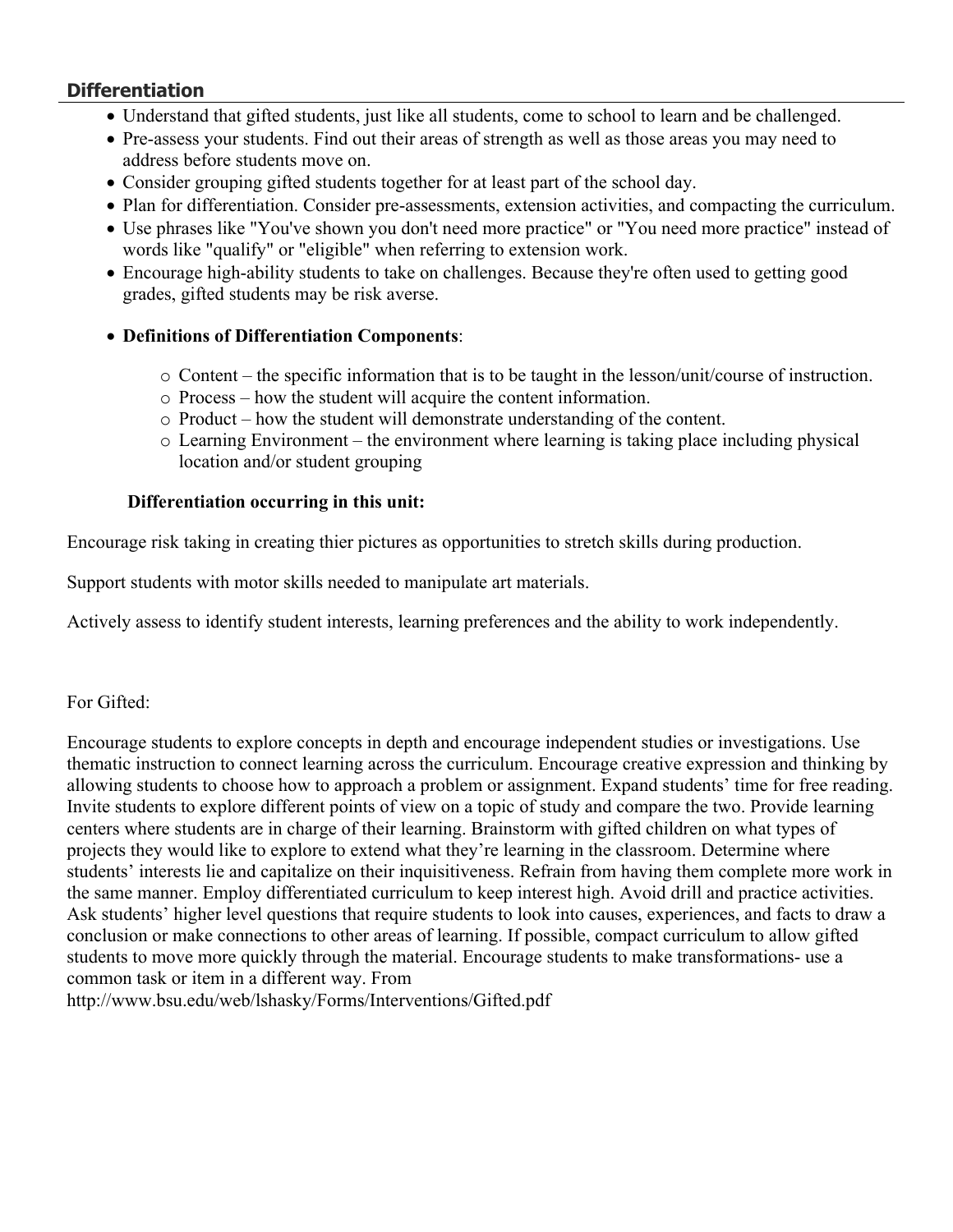### **Modifications & Accommodations**

Follow all IEP and 504 accommodations as specified.

Refer to QSAC EXCEL SMALL SPED ACCOMMOCATIONS spreadsheet in this discipline.

#### **Modifications and Accommodations used in this unit:**

#### **Benchmark Assessments**

DRA, Aimsweb for math and language arts.

Teacher observation and recording of progression of skills

#### **Formative Assessments**

Assessment allows both instructor and student to monitor progress towards achieving learning objectives, and can be approached in a variety of ways. **Formative assessment** refers to tools that identify misconceptions, struggles, and learning gaps along the way and assess how to close those gaps. It includes effective tools for helping to shape learning, and can even bolster students' abilities to take ownership of their learning when they understand that the goal is to improve learning, not apply final marks (Trumbull and Lash, 2013). It can include students assessing themselves, peers, or even the instructor, through writing, quizzes, conversation, and more. In short, formative assessment occurs throughout a class or course, and seeks to improve student achievement of learning objectives through approaches that can support specific student needs (Theal and Franklin, 2010, p. 151).

#### **Formative Assessments used in this unit:**

**Discussions** 

Frequent conferencing with students throughout the process. Making adjustments to instruction as needed.

#### **Summative Assessments**

**summative assessments** evaluate student learning, knowledge, proficiency, or success at the conclusion of an instructional period, like a unit, course, or program. Summative assessments are almost always formally graded and often heavily weighted (though they do not need to be). Summative assessment can be used to great effect in conjunction and alignment with formative assessment, and instructors can consider a variety of ways to combine these approaches.